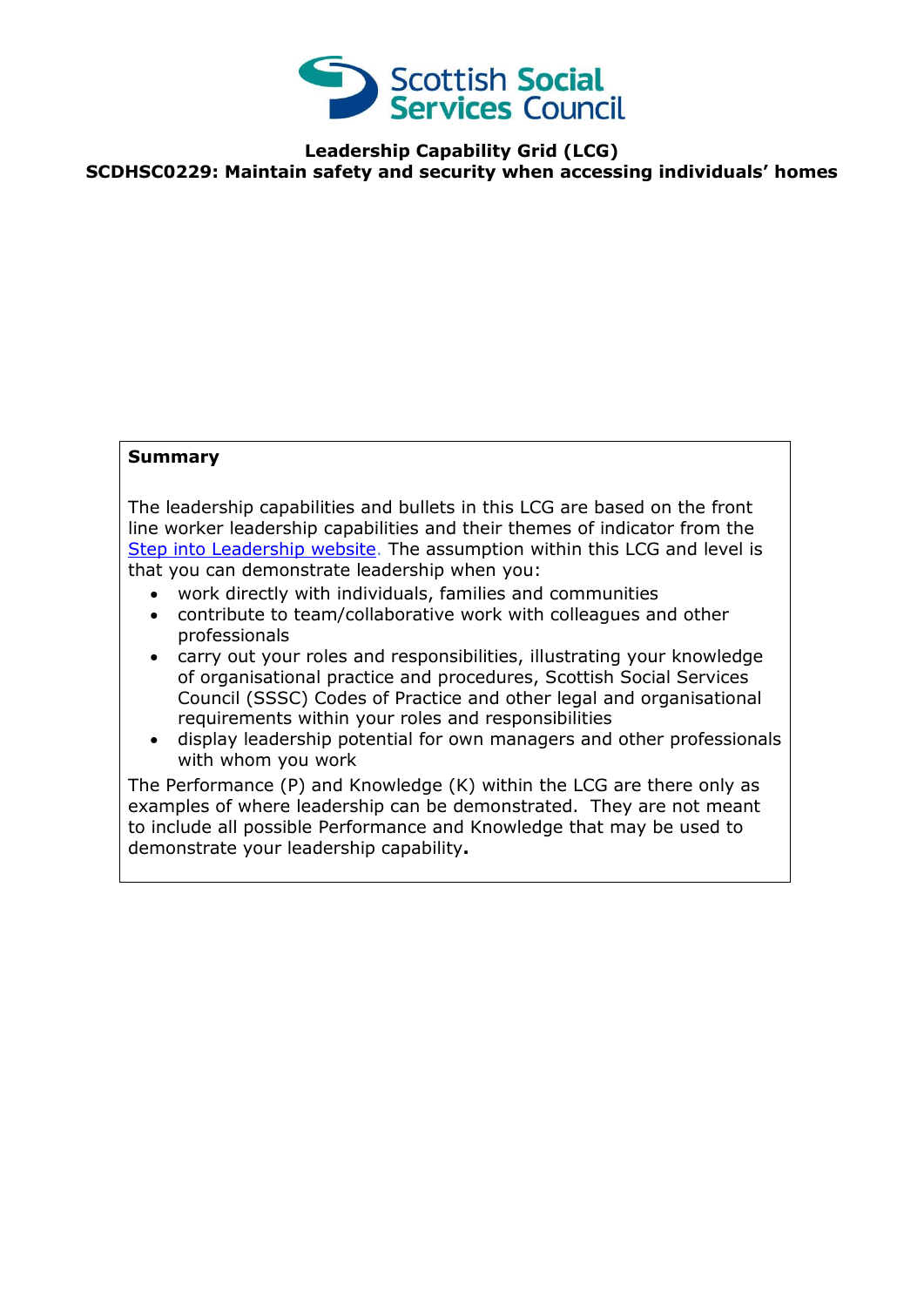

## **Leadership Capability Grid (LCG) SCDHSC0229: Maintain safety and security when accessing individuals' homes**

| Leadership<br>capabilities         | When maintaining safety and security accessing individuals'<br>homes you can demonstrate leadership capabilities by:                                                                                                                                                                                                                                                                                                                                                                                                                                                                                                                                                                                                                                                                                                                                                                                                                                                                                                                                                                                                                                                              |
|------------------------------------|-----------------------------------------------------------------------------------------------------------------------------------------------------------------------------------------------------------------------------------------------------------------------------------------------------------------------------------------------------------------------------------------------------------------------------------------------------------------------------------------------------------------------------------------------------------------------------------------------------------------------------------------------------------------------------------------------------------------------------------------------------------------------------------------------------------------------------------------------------------------------------------------------------------------------------------------------------------------------------------------------------------------------------------------------------------------------------------------------------------------------------------------------------------------------------------|
| <b>Vision</b>                      | Providing a vision for individuals, families, communities, colleagues and<br>your organisation when you:<br>• See how best to make a difference when actively preparing,<br>undertaking and reviewing activities, supporting individuals ( $P_3$ , 4, 6,<br>8, 10, 11, 20, 22; K1-7, 14, 15), accessing and using related<br>information (P1, 2), using observation and feedback (P9, 10), seeking<br>advice $(P19)$<br>• Communicate and promote ownership of the vision when working<br>with individual (P3, 4, 6, 8, 10, 11, 20, 22; K1-5, 14, 15), working<br>with others (P17-20; K10, 11) and recording and reporting (P13, 16)<br>• Promote social service values when working with individuals ( $P_3$ , 4,<br>6, 8, 10, 11, 20, 22; K 1-7, 14, 15), observing and evaluating (P7,<br>9,12), working with others ( $P17-20$ ; K10, 11) and when recording<br>and reporting $(P13, 16)$<br>• See the bigger picture when demonstrating knowledge and practice of<br>organisational, local and national policies and procedures ( $K1-7$ , 14,<br>15) reviewing and evaluating activities (P8-12) and identifying and<br>implementing change to activities (P17, 18, 20-22) |
| Self-<br>leadership                | Displaying self leadership when you:<br>Demonstrate and adapt leadership when supporting individuals<br>$\bullet$<br>prepare for and undertake the activities (P3-6; K1-7), reviewing<br>activities ( $P8-12$ , 15, 17) and overcoming barriers ( $P18$ , 19)<br>• Improve own leadership by seeking advice $(P19)$<br>• Take intelligent risks when supporting individuals to prepare for $(P3,$<br>4; K1-7, 14, 15) and carry out the activity (P5, 6; K8, 9) and when<br>reviewing the effectiveness including changes needed (P8-12, 15, 17,<br>$20-22)$<br>• Demonstrate and promote resilience when adapting practice and<br>overcoming barriers (P8-12; 15, 17-22; K1-5, 10-12)<br>• Challenge discrimination and oppression $(K 1-5)$                                                                                                                                                                                                                                                                                                                                                                                                                                     |
| <b>Motivating</b><br>and inspiring | Motivating and inspiring others when you:<br>• Inspire people by personal example (P3, 4, 8, 10, 11, 17-20, 22; K1-<br>5, 8, 14, 15)<br>• Recognise and value the contribution of others (P3, 4, 6, 8, 10, 11,<br>17; $K10, 11$<br>• Support the creation of a learning and performance culture with<br>individuals and others (P8-12, 17-20; $K1-7$ )                                                                                                                                                                                                                                                                                                                                                                                                                                                                                                                                                                                                                                                                                                                                                                                                                            |
| <b>Empowering</b>                  | Empowering people when you:<br>• Enable leadership at all levels (P3, 4, 8-12, 15, 17, 18, 20-22; K8-9,<br>$16-20)$<br>• Support the creation of a knowledge and management culture by<br>seeking and providing information to enable understanding (P4, 8-12,<br>17-19; K16-20, 23; 39)<br>Promote professional autonomy (P5, 6, 8, 10-12, 15; K16-20, 23-25)                                                                                                                                                                                                                                                                                                                                                                                                                                                                                                                                                                                                                                                                                                                                                                                                                    |